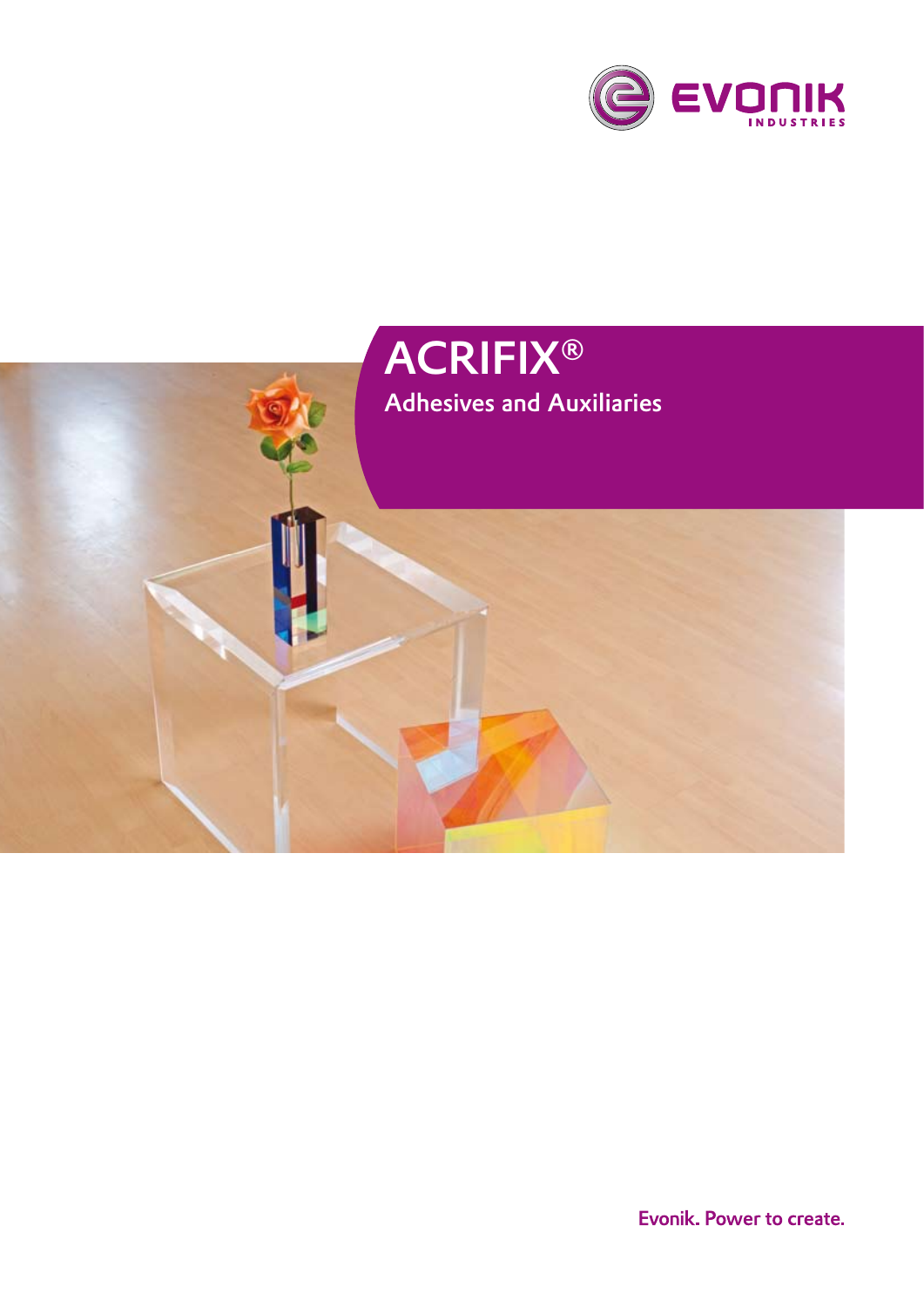## For a perfect union



PLEXIGLAS®, the world's first acrylic, manufactured by our company, can be joined by a variety of methods. A distinction is made between permanent and non-permanent mechanical joints. The joining method best suited to the application depends on the given requirements.

The most common method for permanent joints is bonding.

Our range of ACRIFIX® adhesives and auxiliaries offers the ideal solution for every application, always providing a perfect union between PLEXIGLAS® and other grades of acrylic.

We divide adhesives into two main groups, reaction adhesives and solvent-based adhesives.

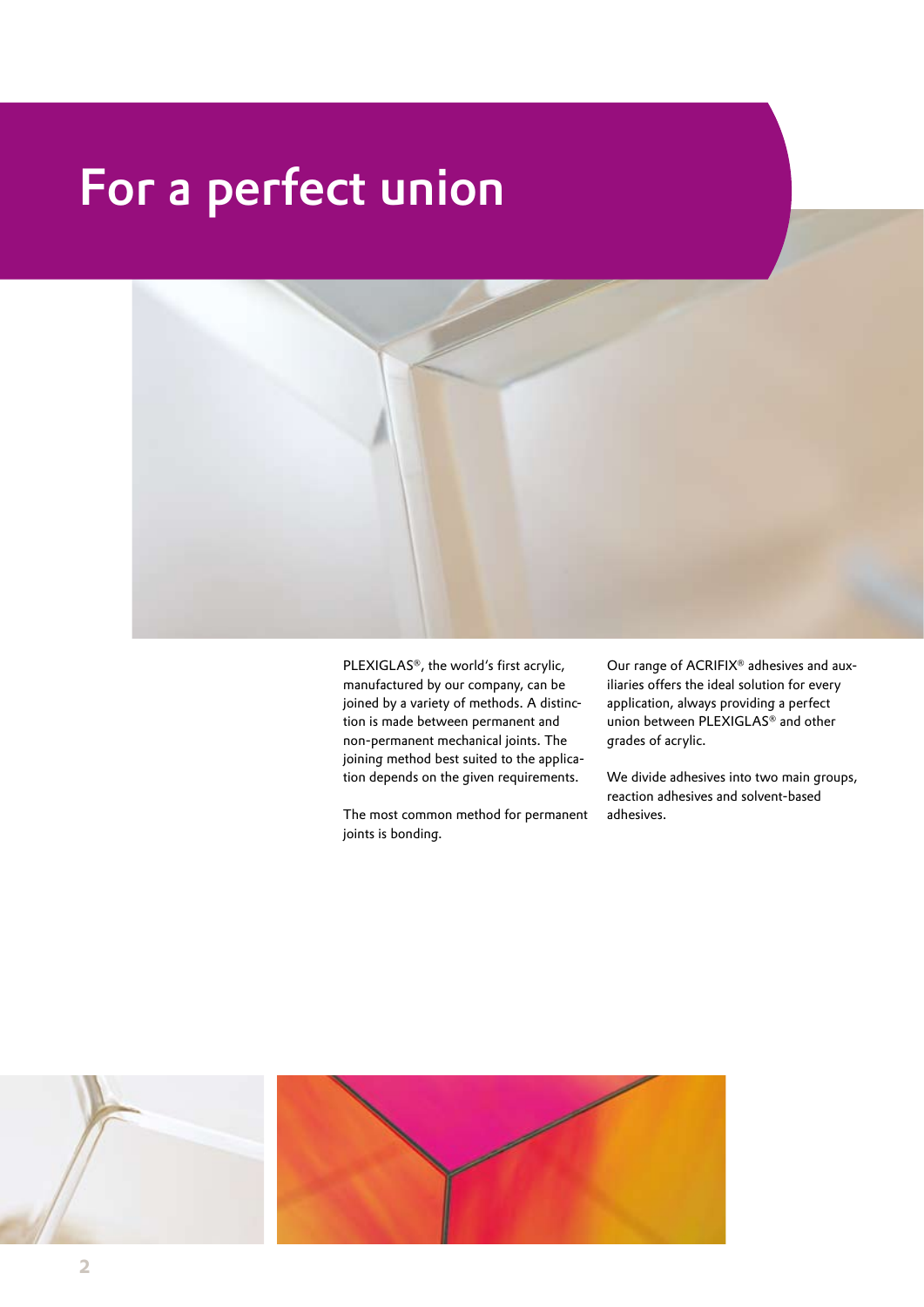## Table of Contents

| <b>Solvent-Based Adhesives</b> | Pages $4-5$ |
|--------------------------------|-------------|
| Reaction Adhesives             | Pages $6-7$ |
| $\,$ Auxiliaries and Colorants | Pages $8-9$ |
| <b>Decision Tree</b>           | Pages 10-11 |

## Nomenclature of ACRIFIX® Adhesives



### Nomenclature of ACRIFIX® Auxiliaries

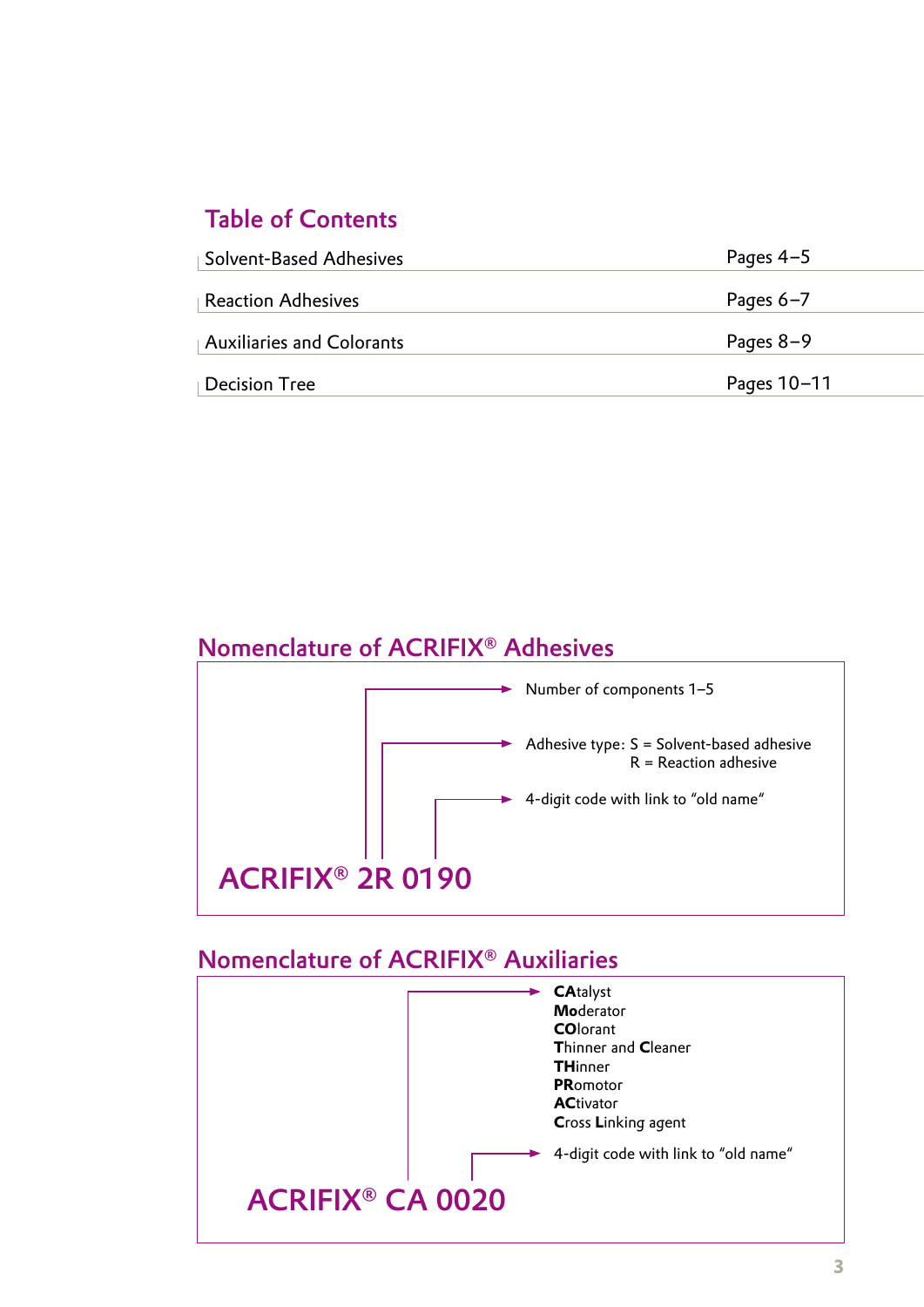# Solvent-Based Adhesives

Solvent-based adhesives mainly consists of blends of different solvents. Their mode of action is based on partial dissolution of the adherend surface, during which the polymer chains swell and become interlocked. After the parts are joined, the solvents evaporate from the adhesive and diffuse into the material. The interlocked polymer chains contract to form the union. Solvent-based adhesives generally provide good bond strength.

Their advantage lies in the rapid initial bond strength between the bonded parts and their suitability for outdoor applications.

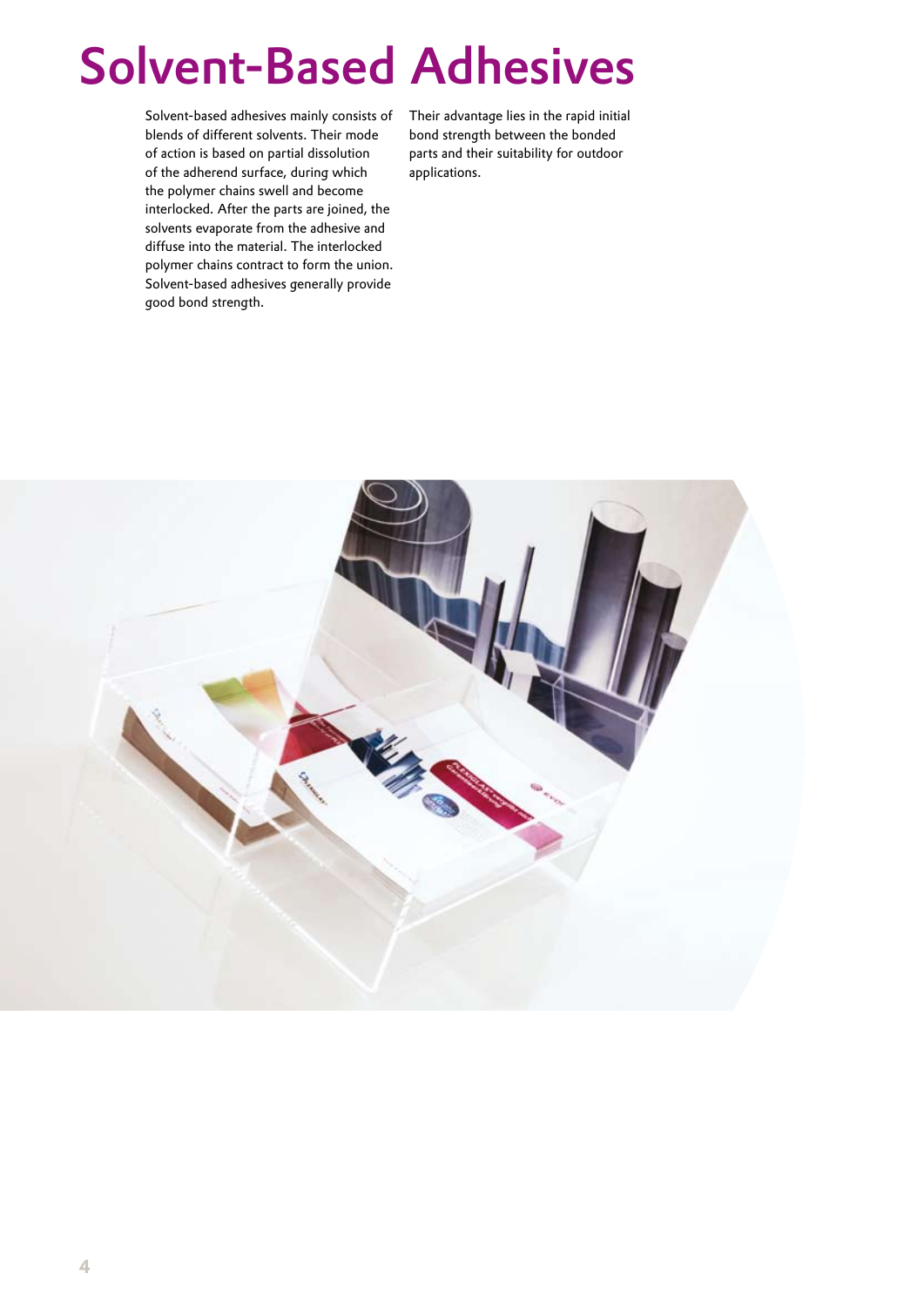### **Solvent-Based Adhesives**

| <b>Adhesive</b>                                                | ACRIFIX <sup>®</sup> 1S 0106                                                 | ACRIFIX® 1S 0116                                                          | ACRIFIX <sup>®</sup> 1S 0107                                                                | <b>ACRIFIX® 1S 0117</b>                                                                          | ACRIFIX <sup>®</sup> 1S 0109                                           |
|----------------------------------------------------------------|------------------------------------------------------------------------------|---------------------------------------------------------------------------|---------------------------------------------------------------------------------------------|--------------------------------------------------------------------------------------------------|------------------------------------------------------------------------|
| Old name                                                       | ACRIFIX <sup>®</sup> 106                                                     | ACRIFIX <sup>®</sup> 116                                                  | ACRIFIX <sup>®</sup> 107                                                                    | ACRIFIX <sup>®</sup> 117                                                                         | ACRIFIX <sup>®</sup> 109                                               |
| <b>Type of adhesive</b>                                        | 1-component solution<br>adhesive, physically<br>curing, viscous              | 1-component solution<br>adhesive, physically<br>curing, viscous           | 1-component solution<br>adhesive, physically<br>curing, thin-bodied                         | 1-component solution<br>adhesive, physically<br>curing, thin-bodied                              | 1-component solution<br>adhesive, physically<br>curing, highly viscous |
| For sheet material                                             | XT, (GS)                                                                     | <b>XT</b>                                                                 | <b>XT</b>                                                                                   | <b>XT</b>                                                                                        | XT, (GS)                                                               |
| <b>Application</b>                                             | quick and easy<br>bonding, butt joints,<br>excellent fit, no area<br>bonding | quick and easy bonding,<br>butt joints, excellent fit,<br>no area bonding | quick and easy bond-<br>ing, butt joints, very<br>accurate fit required, no<br>area bonding | quick and easy bond-<br>ing, butt joints, very<br>accurate fit required, no<br>area bonding      | edge bonding                                                           |
| <b>Typical applications</b>                                    | displays, store<br>fixtures, mechanical<br>engineering                       | displays, store fixtures,<br>mechanical engineering                       | displays, store fixtures,<br>mechanical engineering                                         | displays, store fixtures,<br>mechanical engineering                                              | illuminated signs                                                      |
| Gap-filling                                                    | slightly                                                                     | slightly                                                                  | no                                                                                          | no                                                                                               | slightly                                                               |
| Appearance of bond                                             | bubbles may form                                                             | slight bubble formation<br>possible                                       | bubbles may form                                                                            | slight bubble formation<br>possible                                                              | bubble formation                                                       |
| Weather-resistant                                              | yes                                                                          | yes                                                                       | yes                                                                                         | yes                                                                                              | yes                                                                    |
| <b>Bond strength</b>                                           | good                                                                         | very good                                                                 | qood                                                                                        | very good                                                                                        | good                                                                   |
| <b>Comments</b>                                                | also for material with<br>slight inherent stress                             | can be used without<br>applying pressure to<br>bonded parts               | also for material with<br>slight inherent stress                                            | optimized for capillary<br>effect, can be used<br>without applying pres-<br>sure to bonded parts | no capillary effect,<br>immediate skin<br>formation                    |
| Initial bond in s                                              | $5 - 30$                                                                     | $30 - 90$                                                                 | $5 - 30$                                                                                    | $30 - 90$                                                                                        | $5 - 20$                                                               |
| Time required before<br>further processing in h                | > 3                                                                          | > 3                                                                       | > 3                                                                                         | > 3                                                                                              | > 3                                                                    |
| Viscosity mPA*s                                                | 750-1000                                                                     | 650-900                                                                   | 15                                                                                          | 0.8                                                                                              | 3000-3400                                                              |
| <b>Contains dichlo-</b><br>romethane (suspected<br>carcinogen) | yes                                                                          | no                                                                        | yes                                                                                         | no                                                                                               | yes                                                                    |
| <b>Safety indications</b>                                      | harmful                                                                      | harmful, highly<br>flammable                                              | harmful                                                                                     | harmful, highly<br>flammable                                                                     | harmful                                                                |
| <b>UN</b> number                                               | 2810 Class 6.1 III                                                           | 1133 Class 3 II                                                           | 2810 Class 6.1 III                                                                          | 1133 Class 3 II                                                                                  | 2810 Class 6.1 III                                                     |
| Standard packaging<br>units<br>(other units possible)          | $5 \times 1.2$ kg aluminum<br>bottle                                         | $5 \times 1$ kg aluminum<br>bottle<br>20 x 100 g tube                     | $5 \times 1.2$ kg aluminum<br>bottle                                                        | 5 x 1 kg aluminum<br>bottle                                                                      | $5 \times 1.2$ kg aluminum<br>bottle                                   |

XT = extruded acrylic sheet material

GS = cast acrylic sheet material

All solvent-type adhesives are intended solely for professional use.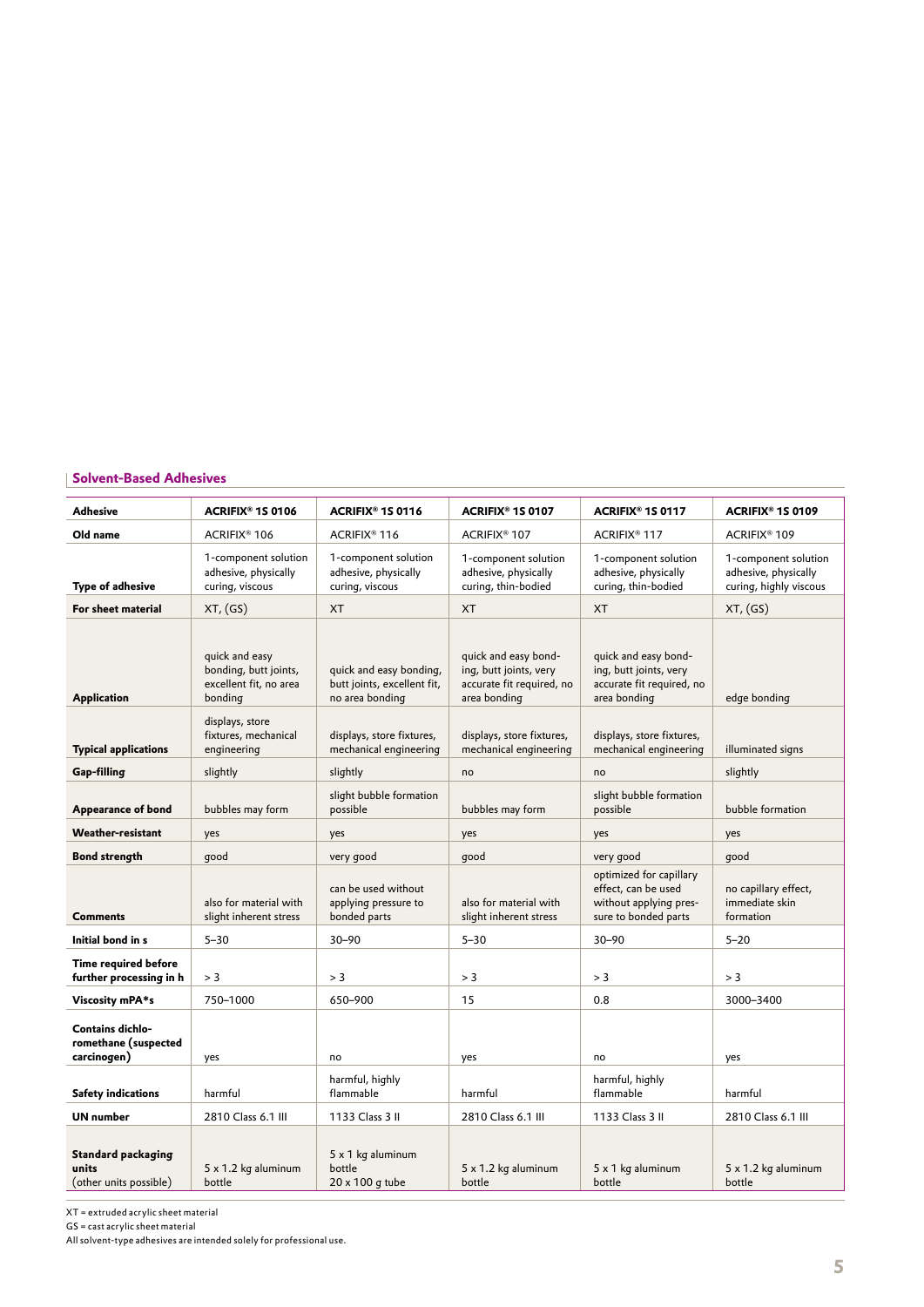# Reaction Adhesives

Reaction adhesives based on MMA/ PMMA are polymerization adhesives consisting of one or more components. They cure by chemical reaction (polymerization) upon exposure to light or UV radiation, or upon addition of catalysts. They act by partial dissolution of the adherend surface by the monomer. This causes the polymer chains to swell and become interlocked.

During curing, the monomer forms new polymer chains that promote bond strength by additional entanglement. These adhesives are gap-filling and highly suitable for area bonding. They provide very strong bonds of attractive appearance that are generally weather-resistant, depending on the desired adhesive type.

#### **Reaction adhesives Market launch from third quarter 2008 and the control of the control of the control of the control of the control of the control of the control of the control of the control of the control of the contro**

| <b>Adhesive</b>                                           | <b>ACRIFIX® 2R 0190</b>                                                                           | <b>ACRIFIX<sup>®</sup> 1R 0192</b>                                                                      | <b>ACRIFIX<sup>®</sup> 2R 0195</b>                                                  | <b>ACRIFIX® 2R 1200</b>                                                             |  |
|-----------------------------------------------------------|---------------------------------------------------------------------------------------------------|---------------------------------------------------------------------------------------------------------|-------------------------------------------------------------------------------------|-------------------------------------------------------------------------------------|--|
| Old name                                                  | ACRIFIX <sup>®</sup> 190                                                                          | ACRIFIX <sup>®</sup> 192                                                                                | ACRIFIX <sup>®</sup> 195 DC                                                         | AGOVIT <sup>®</sup> Standard                                                        |  |
| Type of adhesive                                          | 2-component polymeriza-<br>tion adhesive, chemically<br>curing, viscous                           | 1-component polymeriza-<br>tion adhesive, light-<br>curing, viscous                                     | 2-component polymeriza-<br>tion adhesive, chemically<br>curing, viscous             | 2-component polymeriza-<br>tion adhesive, chemically<br>curing, highly viscous      |  |
| For sheet materials                                       | GS and XT                                                                                         | GS and XT Clear                                                                                         | for satin GS and XT<br>surfaces                                                     | GS and XT                                                                           |  |
| Application                                               | butt joints, area bonding,<br>fillet joints                                                       | butt joints, area bonding,<br>fillet joints                                                             | butt joints, area bonding,<br>fillet joints                                         | butt joints, area bonding,<br>fillet joints                                         |  |
| <b>Typical applications</b>                               | furniture, store fixtures,<br>displays, mechanical engi-<br>neering, model building,<br>aquariums | furniture, store fixtures,<br>displays, mechanical engi-<br>neering, model building,<br>repairs and DIY | furniture, store fixtures,<br>displays, mechanical engi-<br>neering, model building | furniture, store fixtures,<br>displays, mechanical engi-<br>neering, model building |  |
| Gap-filling                                               | yes                                                                                               | yes                                                                                                     | yes                                                                                 | yes                                                                                 |  |
| <b>Appearance of bond</b>                                 | virtually colorless, bubble-<br>free                                                              | virtually colorless, bubble-<br>free                                                                    | bubble-free, translucent<br>white, matte surface<br>similar to SATINICE GS          | virtually colorless, bubble-<br>free, more or less smooth<br>surface                |  |
| Weather-resistant                                         | yes (annealing<br>recommended)                                                                    | yes (annealing<br>recommended)                                                                          | yes (annealing<br>recommended)                                                      | yes (annealing<br>recommended)                                                      |  |
| <b>Bond strength</b>                                      | excellent                                                                                         | very good                                                                                               | very good                                                                           | very good                                                                           |  |
| <b>Comments</b>                                           | can be thinned and<br>colored                                                                     | $\sim$                                                                                                  | can be thinned and<br>colored                                                       | can be thinned and<br>colored, becomes<br>cloudy when exposed to<br>moisture        |  |
| Curing                                                    | 3-6% catalyst<br>ACRIFIX® CA 0020                                                                 | light-curing or UV                                                                                      | max. 3-6% catalyst<br>ACRIFIX® CA 0020                                              | 3-6% catalyst<br>ACRIFIX® CA 0020                                                   |  |
| Pot life in min with 3% ACRIFIX®<br>CA 0020 / 200 g, 20°C | $20 - 25$                                                                                         | 5-30, heavily dependent<br>on type and power of<br>illuminant                                           | $20 - 25$                                                                           | $15 - 20$                                                                           |  |
| Curing time in min at 3% ACRIFIX®<br><b>CA 0020</b>       | 60-70                                                                                             | $10 - 30$                                                                                               | 60-70                                                                               | $40 - 50$                                                                           |  |
| Time required before further<br>processing in h           | > 3                                                                                               | > 3                                                                                                     | > 3                                                                                 | > 3                                                                                 |  |
|                                                           |                                                                                                   |                                                                                                         | not measurable,                                                                     |                                                                                     |  |
| Viscosity mPA*s                                           | 1600-2000                                                                                         | 1600-2000                                                                                               | thixotropic                                                                         | 2800-3600                                                                           |  |
| <b>Safety indications</b>                                 | irritant<br>highly flammable                                                                      | irritant<br>highly flammable                                                                            | irritant<br>highly flammable                                                        | irritant<br>highly flammable                                                        |  |
| <b>UN</b> number                                          | 1133 Class 3 II                                                                                   | 1133 Class 3 II                                                                                         | 1133 Class 3 II                                                                     | 1133 Class 3 II                                                                     |  |
| Standard packaging units<br>(other units possible)        | 5 x 1 kg aluminum bottle<br>1 x 25 kg composite can<br>$1 \times 50$ kg hobbock                   | 5 x 1 kg aluminum bottle<br>$20 \times 100$ g tube                                                      | 5 x 1 kg plastic bottle<br>1 x 25 kg hobbock                                        | 5 x 1 kg aluminum bottle<br>1 x 25 kg composite can                                 |  |

XT = extruded acrylic sheet material

GS = cast acrylic sheet material

All solvent-type adhesives are intended solely for professional use.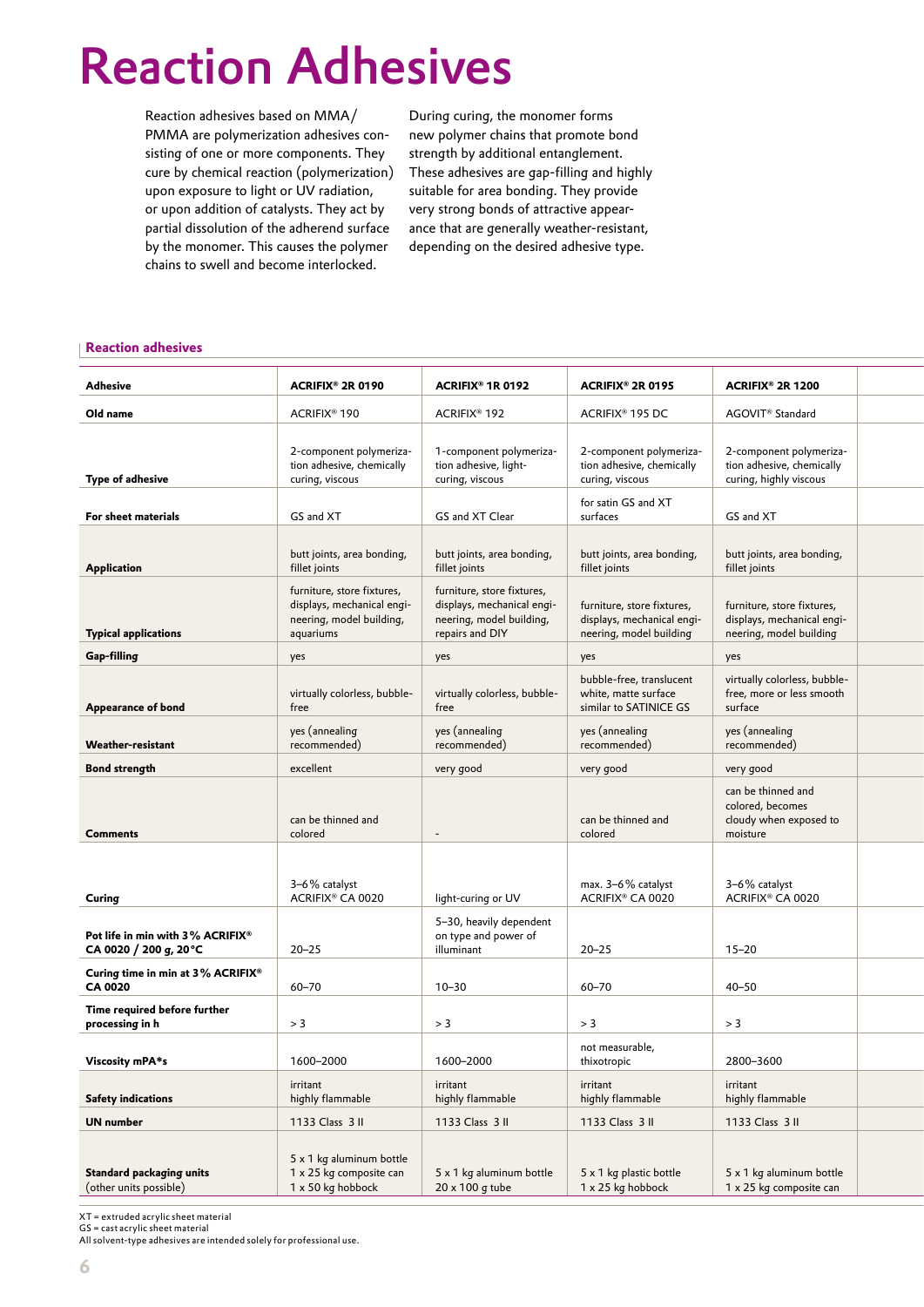

### **Reaction adhesives** Market launch from third quarter 2008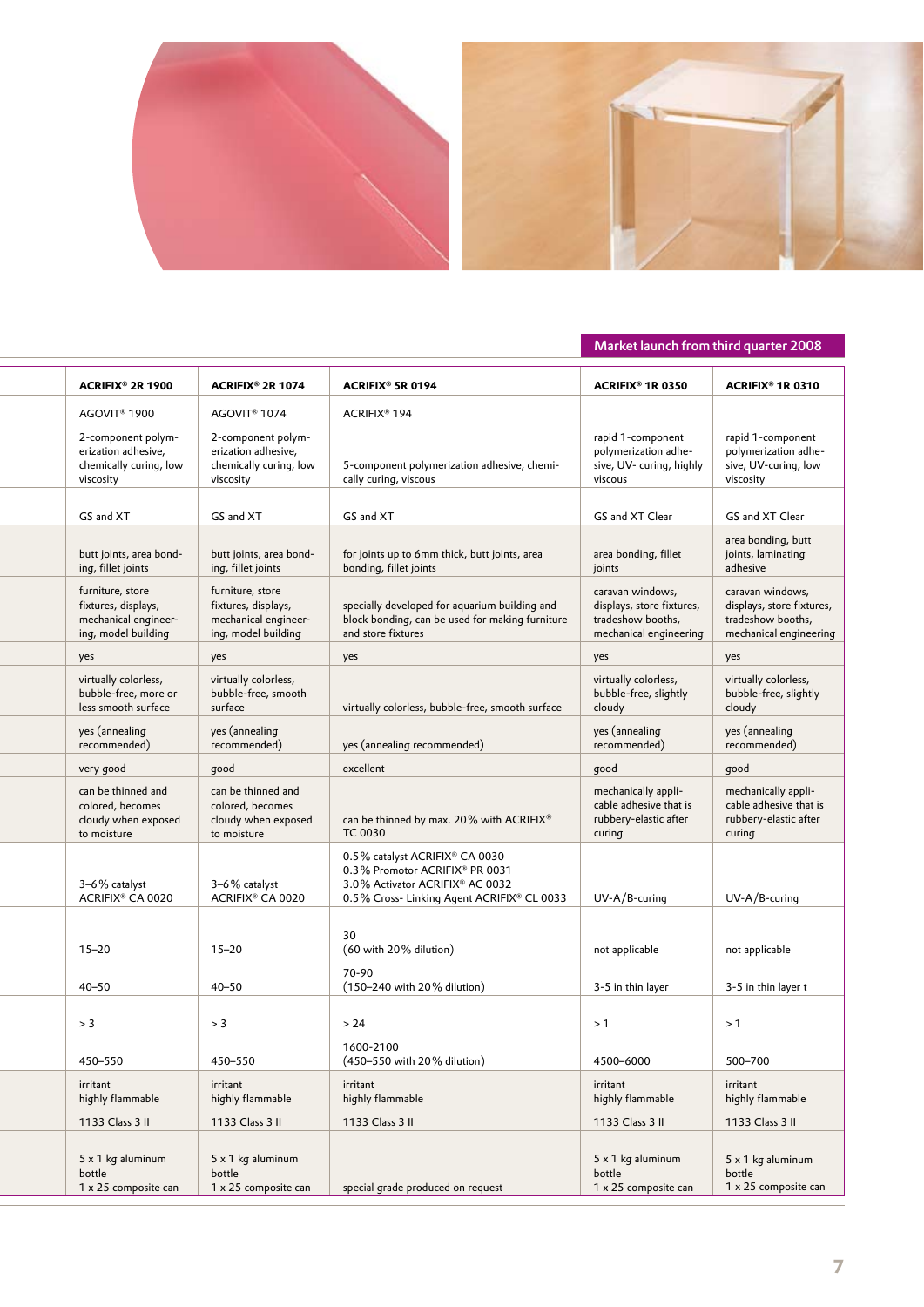# Auxiliaries and Colorants

Auxiliaries and colorants are required to prepare adherends in the appropriate way or optimize adhesives for their application, e.g. by adjusting the viscosity to the given requirements. Colorants make it possible to vary the color of the adhesive and adapt it to the color of the sheet material

#### **Auxiliaries and Colorants**

| Auxiliary                                             | <b>ACRIFIX® CA 0020</b>                                                     | <b>ACRIFIX<sup>®</sup> MO 0070</b>                 | <b>ACRIFIX® CO</b>                                                                     | <b>ACRIFIX<sup>®</sup> TC 0030</b>                                   | <b>ACRIFIX® TH 0032</b>                                                               |
|-------------------------------------------------------|-----------------------------------------------------------------------------|----------------------------------------------------|----------------------------------------------------------------------------------------|----------------------------------------------------------------------|---------------------------------------------------------------------------------------|
| Old name                                              | CATALYST 20                                                                 | <b>REACTION</b><br><b>MODERATOR 70</b>             | <b>COLORANT</b>                                                                        | <b>THINNER AND</b><br><b>CLEANER 30</b>                              | THINNER 32                                                                            |
| <b>Description</b>                                    | clear, slightly yellowish<br>liquid based on dibenzoyl<br>peroxide          | clear purplish liquid                              | colored pasty compound<br>based on organic and<br>inorganic pigments in<br>plasticizer | clear, colorless<br>liquid based on methyl<br>methacrylate           | clear, slightly yellowish<br>liquid based on methyl<br>methacrylate with<br>activator |
| <b>Function</b>                                       | hardener for polymeriza-<br>tion adhesives                                  | reaction moderator for<br>polymerization adhesives | for coloring polymeriza-<br>tion adhesives                                             | for thinning polymer-<br>ization adhesives and<br>cleaning adherends | for thinning polymer-<br>ization adhesives                                            |
| For use with<br>adhesive                              | ACRIFIX® 2R 0190,<br>2R 0195; 2R 1200, 2R<br>1900, 2R 1074                  | ACRIFIX® 2R 0190                                   | ACRIFIX® 2R 0190,<br>2R 0195; 2R 1200, 2R<br>1900, 2R 1074                             | all polymerization<br>adhesives                                      | ACRIFIX® 2R 0190                                                                      |
| <b>Comments</b>                                       | do not store under 12 °C                                                    | discoloration does not<br>affect functionality     | Black CO 9073<br>White CO W074<br>Red CO 3075<br><b>Blue CO 5076</b><br>Yellow CO 1077 | for thinning $\leq 10\%$                                             | for thinning $>10\%$                                                                  |
| Viscosity mPA*s                                       | approx. 50                                                                  | 30                                                 | pasty                                                                                  | 0,6                                                                  | 0,6                                                                                   |
| <b>Safety indications</b>                             | irritant<br>oxidizing<br>toxic                                              | not a hazardous<br>substance                       | not a hazardous<br>substance                                                           | irritant<br>oxidizing<br>toxic                                       | irritant<br>oxidizing<br>toxic                                                        |
| <b>UN number</b>                                      | not applicable                                                              | not applicable                                     | not applicable                                                                         | 1247 Class 3 II                                                      | 1247 Class 3 II                                                                       |
| Standard packaging<br>units<br>(other units possible) | 5 x 60 g aluminum bottle<br>5 x 1 kg aluminum bottle<br>30 kg composite can | $5 \times 60$ g aluminum bottle                    | 500 g PE can                                                                           | 5 x 1 kg aluminum bottle<br>1 x 25 kg composite can                  | 5 x 1 kg aluminum<br>bottle                                                           |

Auxiliaries and colorants are only suitable for professional use.

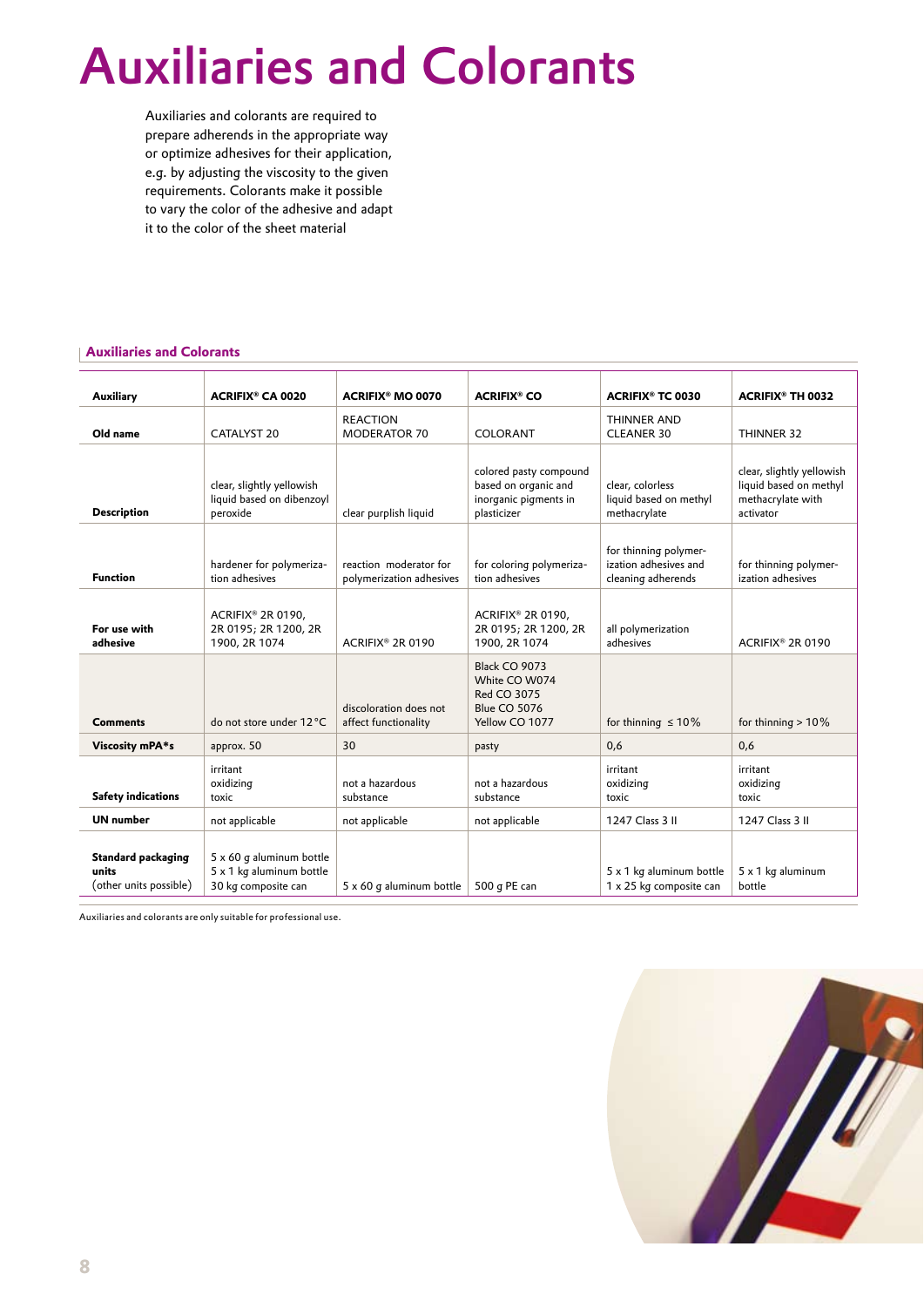### **Auxiliaries and Colorants**

| Auxiliary                                          | <b>ACRIFIX® CA 0030</b>                                                          | <b>ACRIFIX<sup>®</sup> PR 0031</b>                                                      | <b>ACRIFIX® AC 0032</b>                                                                   | <b>ACRIFIX® CL 0033</b>                                                                                                                   |
|----------------------------------------------------|----------------------------------------------------------------------------------|-----------------------------------------------------------------------------------------|-------------------------------------------------------------------------------------------|-------------------------------------------------------------------------------------------------------------------------------------------|
| Old name                                           | <b>CATALYST 20</b>                                                               | PROMOTOR 31                                                                             | <b>ACTIVATOR 32</b>                                                                       | <b>CROSSLINKING AGENT 33</b>                                                                                                              |
| <b>Description</b>                                 | clear, colorless liquid based<br>on ketone peroxide                              | clear colorless liquid based<br>on a mercaptane                                         | clear, slightly greenish liquid<br>based on a vanadium salt                               | slightly yellowish liquid/paste deri-<br>ved from multifunctional acrylates                                                               |
| <b>Function</b>                                    | hardener for polymerization<br>adhesives                                         | additional accelerator                                                                  | activator for polymerization<br>adhesive                                                  | crosslinking agent for polymerization<br>adhesive                                                                                         |
| For use with adhesive                              | ACRIFIX® 2R 0194                                                                 | ACRIFIX® 2R 0194                                                                        | ACRIFIX® 2R 0194                                                                          | ACRIFIX® 2R 0194                                                                                                                          |
| <b>Comments</b>                                    | avoid direct contact with<br>activator ACRIFIX® AC<br>0032                       |                                                                                         | avoid direct contact with<br>catalyst ACRIFIX® CA 0030<br>and CA 0020                     | avoid direct contact with catalyst<br>ACRIFIX® CA 0030 and CA 0020,<br>may crystallize at room temperature.<br>Liquefies again at 40-50°C |
| Viscosity mPA*s                                    | 16                                                                               | 40                                                                                      | 40                                                                                        | 350 at 38 °C                                                                                                                              |
| <b>Safety indications</b>                          | oxidizing<br>corrosive                                                           | not a hazardous substance                                                               | corrosive                                                                                 | harmful                                                                                                                                   |
| <b>UN</b> number                                   | 3105 Class 5.2 II                                                                | not applicable                                                                          | 1760 Class 8 III                                                                          | none                                                                                                                                      |
| Standard packaging units<br>(other units possible) | 1 x 20 g glass bottle<br>1 x 100 g glass bottle<br>$1 \times 200$ q glass bottle | $1 \times 20$ g glass bottle<br>1 x 100 g glass bottle<br>$1 \times 200$ q glass bottle | $1 \times 100$ g glass bottle<br>$1 \times 200$ g glass bottle<br>1 x 1 kg plastic bottle | 1 x 20 g glass bottle<br>1 x 100 g glass bottle<br>$1 \times 200$ q glass bottle                                                          |

Auxiliaries and colorants are only suitable for professional use.

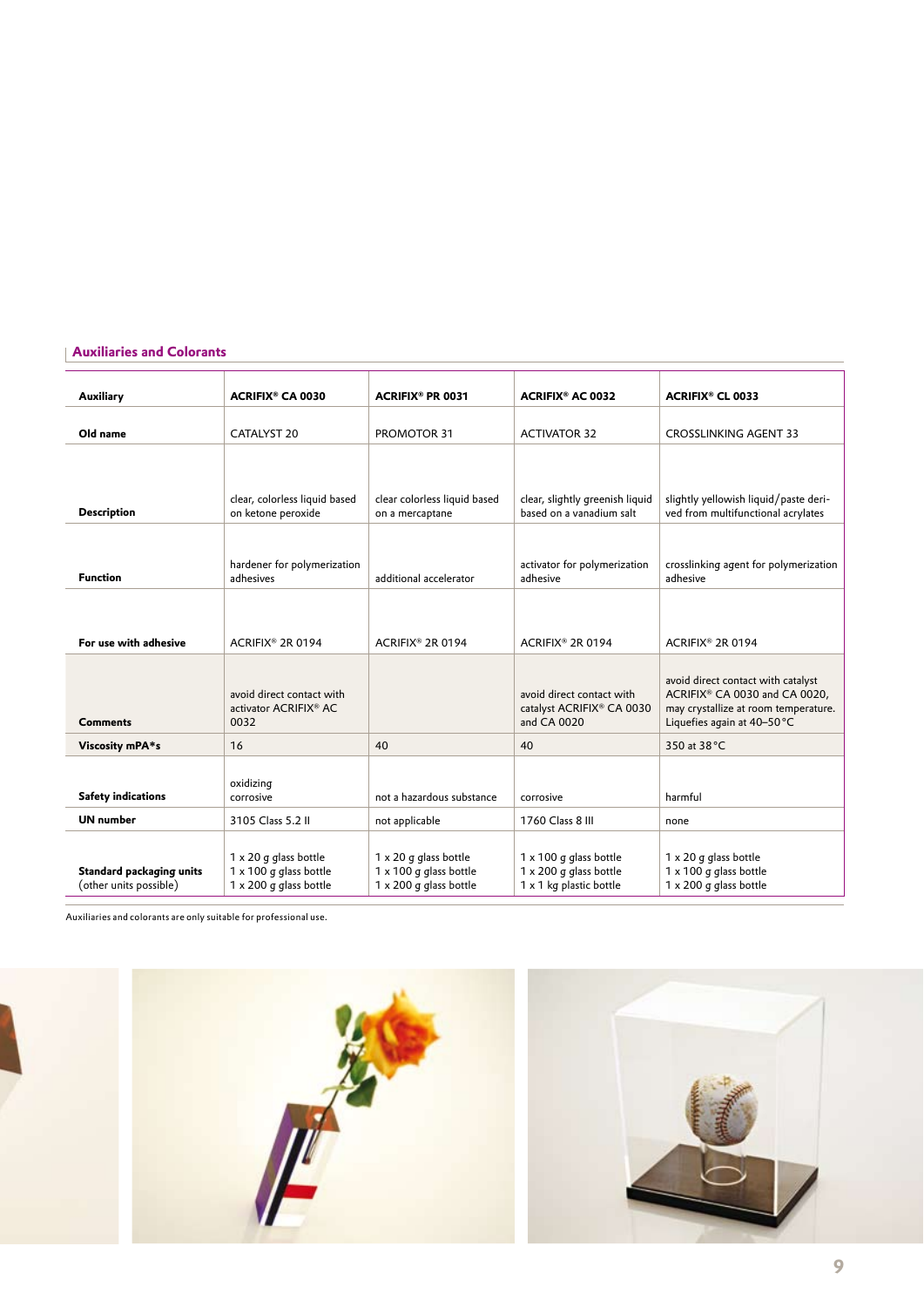# Decision Tree



## Area Bonding



## Satin Bonded Surfaces



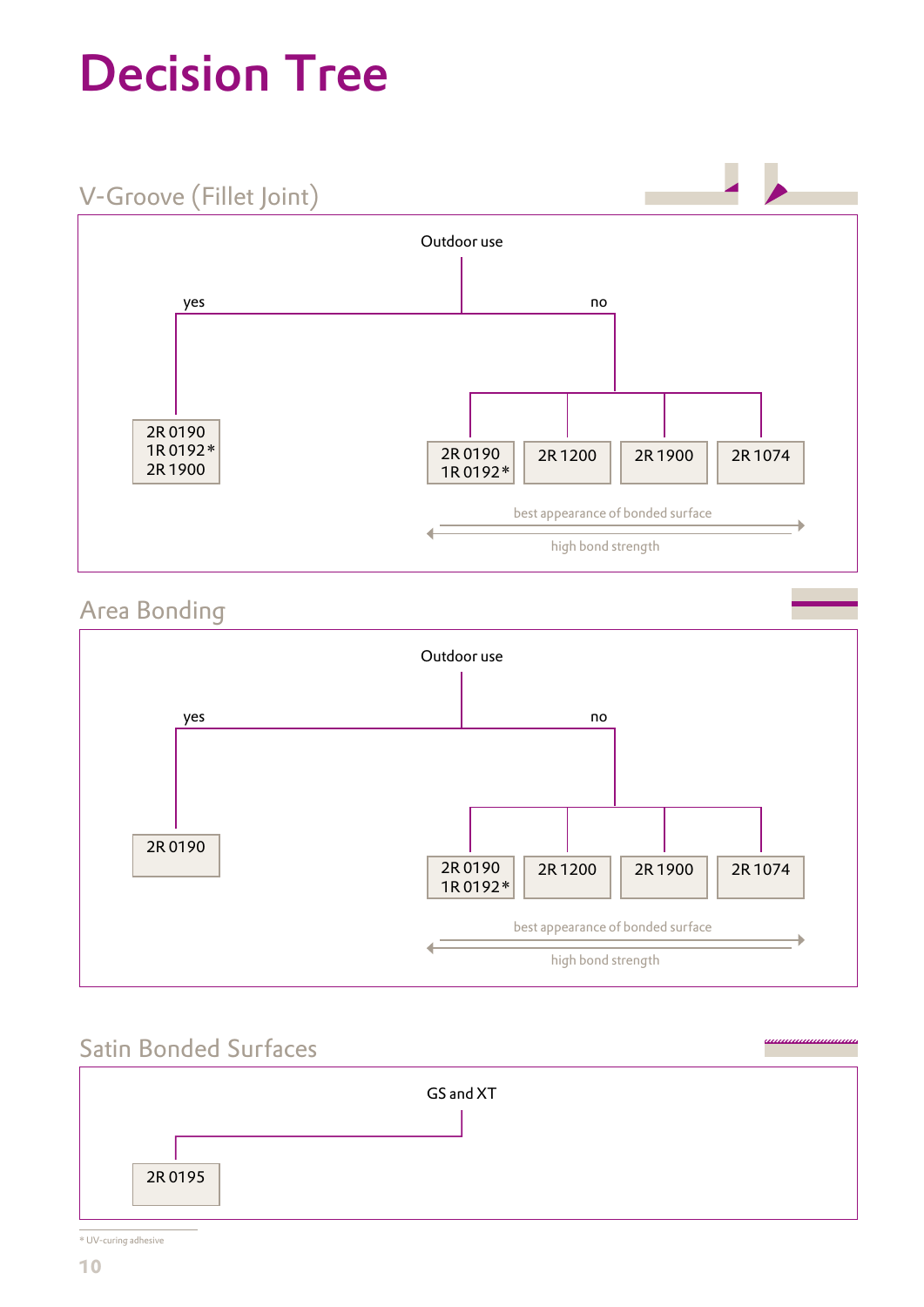